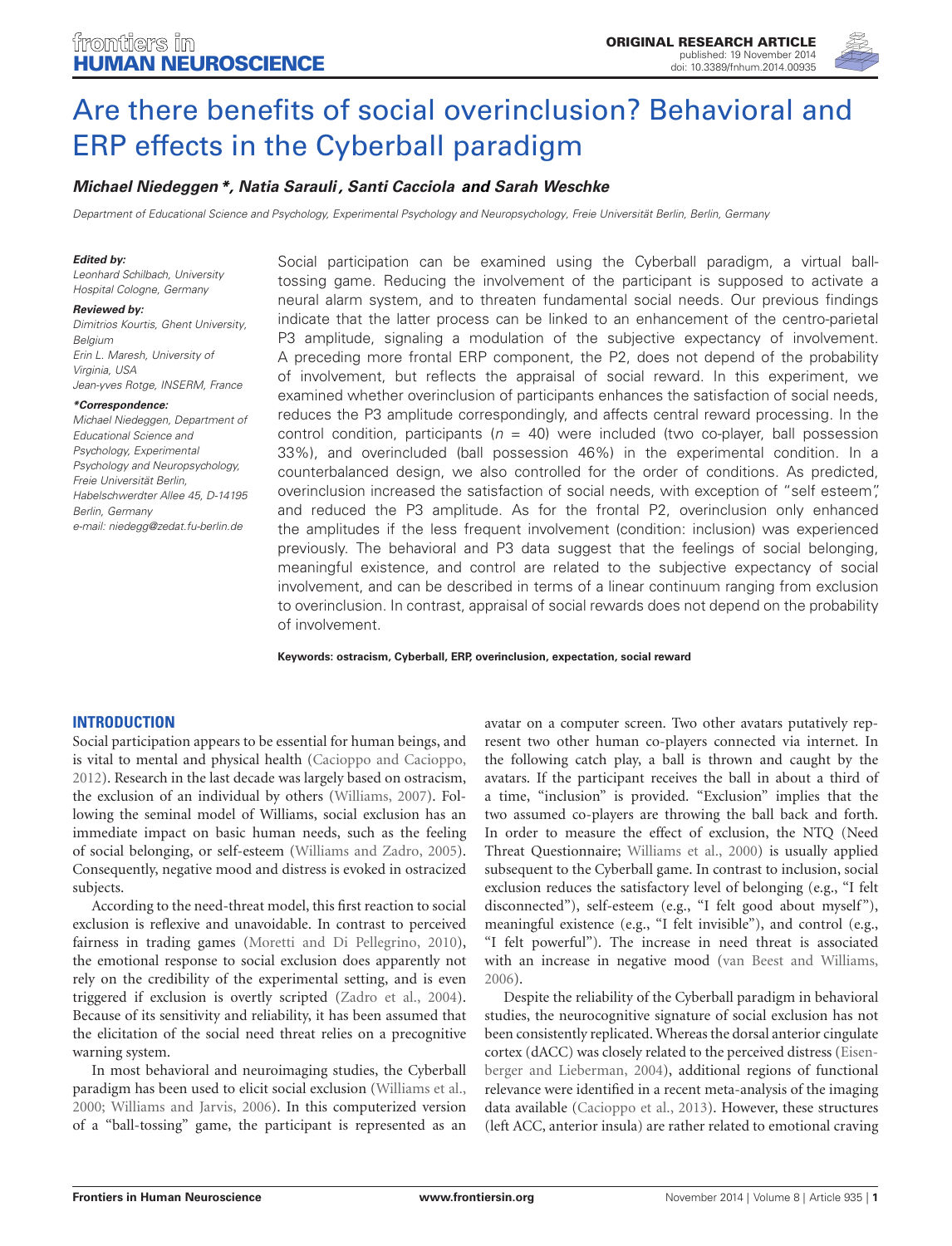[\(Fisher et al.,](#page-7-9) [2010\)](#page-7-9), or uncertainty of decision making [\(Grinband](#page-7-10) [et al.,](#page-7-10) [2006;](#page-7-10) [Singer et al.,](#page-7-11) [2009\)](#page-7-11) than to physical pain.

A further question is related to the functional specification of the reflexive system activated by ostracism. Following the ostracism model [\(Williams,](#page-7-0) [2007\)](#page-7-0), a neural alarm system detects the slightest hint of ostracism, and triggers the reflexive painful response—unmitigated by situational factors. This implies that the reflexive process is unidirectional, and is activated by exclusion only. This idea is apparently substantiated by a Cyberball study [\(van Beest and Williams,](#page-7-6) [2006\)](#page-7-6): Here, overinclusion—when contrasted to inclusion—did neither modulate the fundamental needs (as measured by the NTQ) nor negative mood significantly. This pattern of results was replicated in a recent neuroimaging study, and supports the notion of an alarm system selectively triggered by exclusion [\(Kawamoto et al.,](#page-7-12) [2012\)](#page-7-12). However, the results contrast earlier findings indicating that the inclusionary status follows a linear function, extending from overinclusion to inclusion, partial, and total ostracism [\(Williams et al.,](#page-7-4) [2000\)](#page-7-4). The expression of the inclusionary status is not only defined by the degree of involvement, but also by the incentives attached to the social involvement [\(van Beest and Williams,](#page-7-6) [2006\)](#page-7-6). Both findings support the notion that the central processing of social participation cannot be sufficiently explained in terms of a reflexive process.

As suggested by our previous ERP studies [\(Gutz et al.,](#page-7-13) [2011;](#page-7-13) [Weschke and Niedeggen,](#page-7-14) [2013\)](#page-7-14), subjective expectancy is a crucial factor in the evaluation of social participation. We analyzed the ERP responses time-locked to the reception of the ball in the Cyberball game. An experimental block of inclusion (two coplayers, 33% ball possession) was compared with partial exclusion (two co-players, 16% ball possession). The target event (ball possession) triggered an ERP response defined by two components: a transient negativity at about 200 ms (N2), and a longer-lasting positivity starting at about 250 ms (P3). The centro-parietal part of the P3 shares the characteristics of the P3 evoked in the Oddball paradigm [\(Donchin,](#page-7-15) [1981;](#page-7-15) [Rosenfeld et al.,](#page-7-16) [2005\)](#page-7-16), and signals the subjective probability of a task-relevant event (here: ball reception). Accordingly, the P3 amplitude was significantly enhanced if the ball was received less frequently by the participant. In order to refer to the effect of target probability on P3 amplitude, we will use the term *P3 effect* in the following.

The P3 effect appears to be related to the threat of social needs as measured by the NTQ: The amplitude of the parietal P3 was found to be correlated with the perceived ostracism intensity [\(Gutz et al.,](#page-7-13) [2011\)](#page-7-13). In contrast, crucial changes in the experimental setup not affecting the NTQ score (i.e., physical presence of coplayers, [Weschke and Niedeggen,](#page-7-14) [2013\)](#page-7-14) did also not affect the P3 complex. We therefore concluded that cognitive processes related to the P3 effect, such as context-updating or expectancy towards feedback [\(Donchin and Coles,](#page-7-17) [1988,](#page-7-17) [1991;](#page-7-18) [Hajcak et al.,](#page-7-19) [2005;](#page-7-19) [Polich,](#page-7-20) [2007\)](#page-7-20), also affect the retrospective questionnaire on social exclusion, the NTQ.

Moreover, we also showed that ERPs can reveal additional cognitive processes related to the evaluation of social exclusion not measured by means of the NTQ. As mentioned above, physical presence of the excluding co-players neither affected

the NTQ nor the P3 effect [\(Weschke and Niedeggen,](#page-7-14) [2013\)](#page-7-14). However, physical presence—as compared to the simulation of interaction via internet—enhanced an additional early frontal positivity (P2). This component has been elicited in numerous experimental studies in visual search [\(Luck and Hillyard,](#page-7-21) [1994\)](#page-7-21), and memory recognition tasks [\(Evans and Federmeier,](#page-7-22) [2007\)](#page-7-22), and was related to feature detection and cognitive matching processes. Moreover, the P2 has also been evoked in studies requiring reward prediction [\(Potts et al.,](#page-7-23) [2006;](#page-7-23) [Holroyd](#page-7-24) [et al.,](#page-7-24) [2011\)](#page-7-24), and appears to signal the processing and appraisal of unexpected reward signals. Following this idea, ball reception in the Cyberball design might serve as a social reward, and changes in the amplitude of the P2 will therefore signal a modulation of the reward value [\(Weschke and Niedeggen,](#page-7-14) [2013\)](#page-7-14).

In the present study, we used the Cyberball-ERP setup to examine the processing of overinclusion in the ball-tossing game. If the need threat system is activated exclusively in case of exclusion [\(Williams,](#page-7-0) [2007\)](#page-7-0), overinclusion compared to inclusion should not affect the four fundamental needs (belonging, self-esteem, meaningful existence, and control; see for example [Williams and Zadro,](#page-7-1) [2005\)](#page-7-1). On the other hand, if overinclusion leads to an enhancement of social need satisfaction, the idea of a continuum defining the inclusionary state is supported [\(Williams](#page-7-4) [et al.,](#page-7-4) [2000\)](#page-7-4). Since the Cyberball design shares the functional properties of the oddball paradigm, overinclusion should also affect the P3 effect. The inverse relationship between P3 amplitude and target probability was already demonstrated in previous oddball studies [\(Duncan-Johnson and Donchin,](#page-7-25) [1977;](#page-7-25) [Polich and](#page-7-26) [Margala,](#page-7-26) [1997\)](#page-7-26). Our analysis did also focus on the P2 range providing insight on the evaluation of the reward (here: ball reception). A modulation of the P2 amplitude will indicate whether the social reward (ball reception) is enhanced or devaluated in case of overinclusion.

The evaluation of social inclusion is probably not only determined by the actual involvement in the game, but also by the previous experience. Transfer effects have recently been reported in two Cyberball experiments [\(Gutz et al.,](#page-7-13) [2011;](#page-7-13) [Tang and](#page-7-27) [Richardson,](#page-7-27) [2013\)](#page-7-27): In one study, negative mood was expressed more if social exclusion followed the previous experience of inclusion [\(Gutz et al.,](#page-7-13) [2011\)](#page-7-13), whereas an ameliorative benefit of inclusion following exclusion was reported in a second one [\(Tang](#page-7-27) [and Richardson,](#page-7-27) [2013\)](#page-7-27). We assume that these kinds of "transfer effects" reflect that experienced social participation modulates the expectations for future involvement. If these expectations are not fulfilled, a (re-)construction of a subjective probability model is necessary. Since an asymmetry of the adjustment process was found in our previous work [\(Gutz et al.,](#page-7-13) [2011\)](#page-7-13), we analyzed whether the behavioral (NTQ) and electrophysiological (P2, P3) effects are differently expressed if overinclusion preceded or followed inclusion.

# **MATERIALS AND METHODS PARTICIPANTS**

The procedure was approved by the local ethics committee at the FU Berlin. Fifty healthy subjects participated in the experiment. Due to a high number of artifacts in the EEG, eight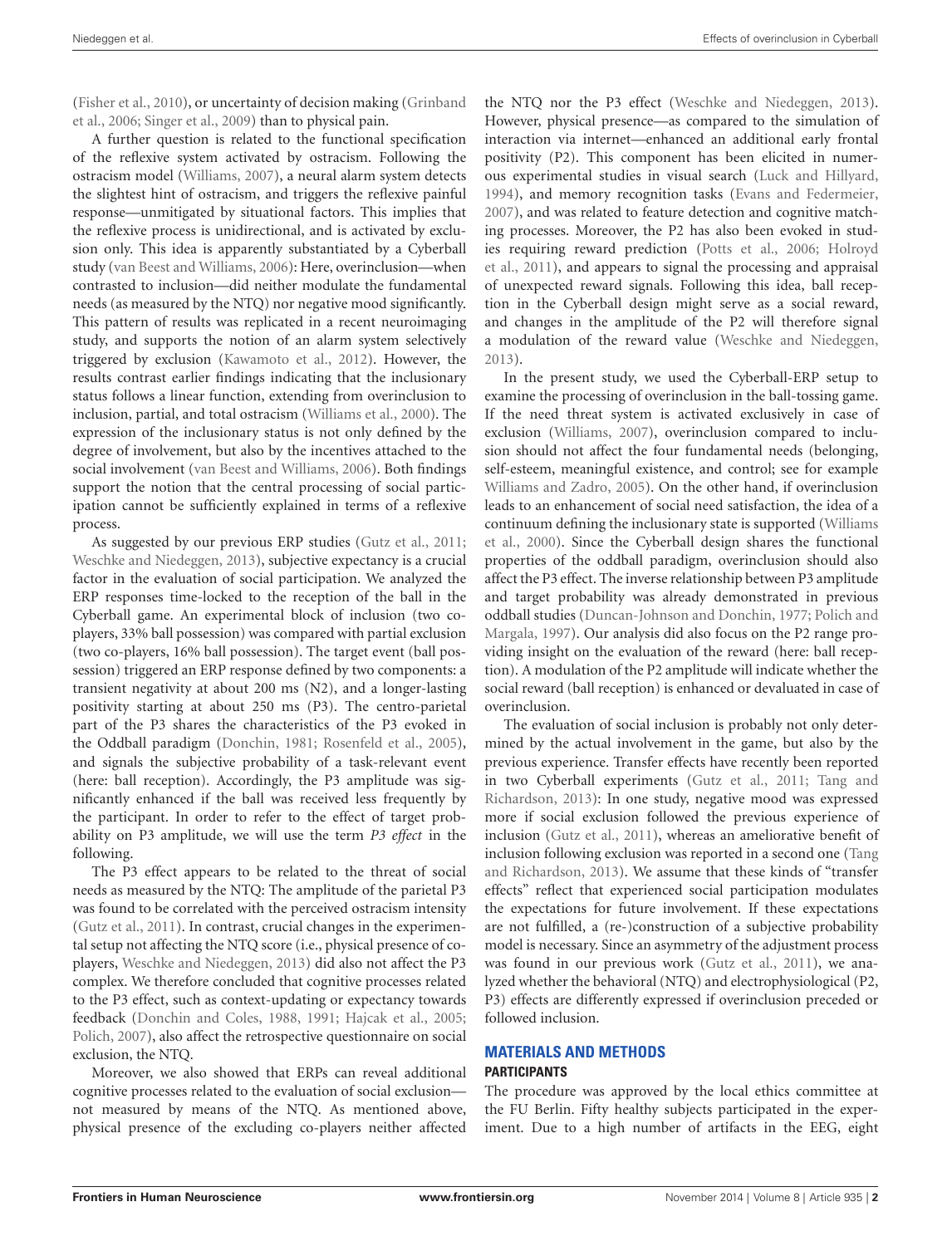participants had to be excluded. Additionally, two subjects had to be excluded because of missing data in the questionnaire, leaving a total of 40 for analyses. The participants had selfreportedly no history of psychiatric or neurological disorders and were not taking medication affecting the central nervous system. They were recruited in the university environment and gave their written consent for participating according to the Declaration of Helsinki. The subjects were randomly assigned to one of the experimental groups (*Inclusion first n* = 20, 11 female, mean age = 25.4 years; *Overinclusion first n* = 20, 12 female, mean age  $= 24.1$  years). Since a cover story was required to induce the experimental effect, participants were informed about the experimental technique and aiming of the study afterwards. Participants got credit points for their studies.

## **TASK AND DESIGN**

The experimental setup (Cyberball game including the instructions) was programmed in MATLAB (R2012a, The MathWorks, Inc.). The program also provided the triggers for EEG recording. All participants were told that they took part in a study testing visual imagination capabilities. To keep up this cover story, the subjects first completed a short questionnaire about visual imagination ability (Vividness of Visual Imagery Questionnaire; [Marks,](#page-7-28) [1973\)](#page-7-28).

The setup of the Cyberball design followed an established design (see [Gutz et al.,](#page-7-13) [2011\)](#page-7-13): Participants were told that they would play a ball-tossing game with two other co-players

connected via internet (see **[Figure 1](#page-2-0)**). For this reason, an internet display was simulated on the computer screen ( $7^\circ \times 7^\circ$ at a viewing distance of 100 cm) displayed to the participants, including the photos of two putatively connected co-players. The participant could select the player to whom she/he wanted to throw the ball by pressing a corresponding button. To adapt to the technical requirements of ERP recording, animated avatars and a ball trajectory—included in the original Cyberball setup—were avoided: the ball was presented at a centered screen position for 500 ms, and then appeared next to the picture of a player. If one of the ostensible co-players received the ball, the temporal interval for the volley was randomly varied from 400–1.400 ms to enhance the belief of playing with humans.

Following the instructions and a short training introduction, all participants went through two blocks of the Cyberball game. Each block consisted of 200 ball throws and lasted about 7 min. In the experimental condition *Inclusion* (*INC*, proportionate ball possession), the participant received the ball in about one third of all ball throws (33%, approximately 66 times); in the experimental condition *Overinclusion* (*OI*; disproportionate ball possession), the probability of getting the ball was increased to 46% (approximately 92 times).

To account for the contrast effect assumed, the design comprised the between-subject "order of conditions": 50% of the subjects started with the condition *Inclusion* (*INC first*) and the remaining 50% started with the condition *Overinclusion (OI first)*. The within-factors were defined by the probability of ball reception ("probability": *INC* vs. *OI*), and the electrode positions

<span id="page-2-0"></span>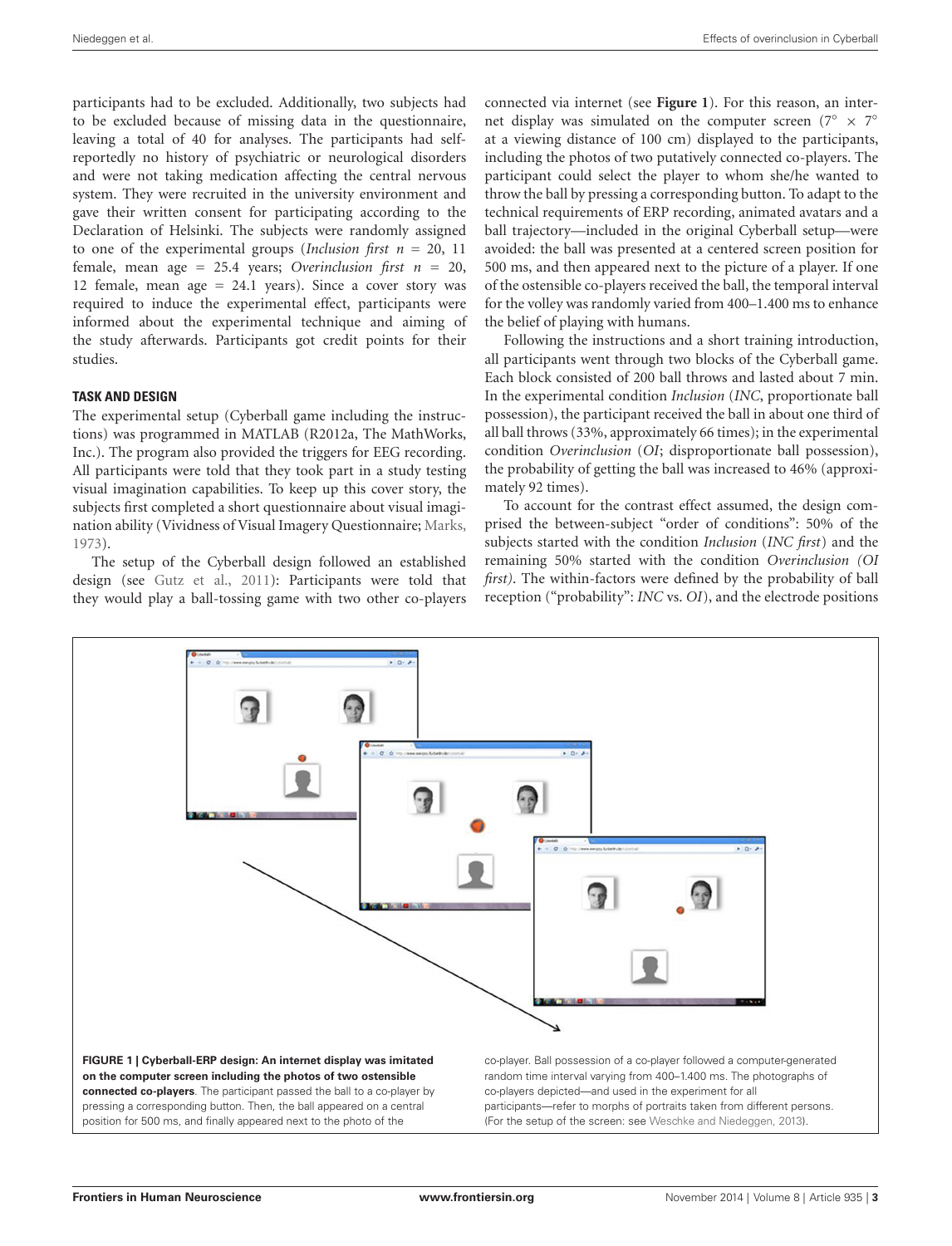(see below). As for the analysis of the ERPs, the analysis was focused on the ball reception of the participants.

After the second block, two NTQ questionnaires were handed out. The subjects were told to retrospectively fill out the questionnaires, the first one regarding the first block, and the second one regarding the second block. To make the separation of the two experimental blocks less difficult, one part of the ball-tossing game had to be imagined in the meadow and the other game on a beach. As already indicated in our previous studies [\(Gutz](#page-7-13) [et al.,](#page-7-13) [2011;](#page-7-13) [Weschke and Niedeggen,](#page-7-14) [2013\)](#page-7-14), the NTQ can reliably differentiate between the *Inclusion* and *Exclusion* condition, even if ratings on the first block are to be delivered with a temporal delay.

Beside of the NTQ, subjects had to estimate the probability of receiving the ball in the corresponding blocks. Moreover, the NTQ includes two scales measuring "negative mood" (e.g., "I felt angry") and "perceived ostracism intensity" (e.g., "I was excluded"), which were extracted from the "Aversive Impact Index" (see for example [Williams et al.,](#page-7-4) [2000\)](#page-7-4). Participants were also asked to rate the credibility of the cover story on a 5-point Likert scale ("My co-players were computer-generated.").

After completing all questionnaires, the subjects were informed about the real aim of the study, and about the scripted behavior of the putative co-players.

# **EEG RECORDING AND DATA ANALYSIS EEG data**

EEG data were recorded from 9 active electrode positions (frontal: F3, Fz, F4, central: C3, Cz, C4; parietal: P3, Pz, P4). Previous experiments had shown that these positions are highly sensitive to record the components of interest [\(Gutz et al.,](#page-7-13) [2011;](#page-7-13) [Weschke](#page-7-14) [and Niedeggen,](#page-7-14) [2013\)](#page-7-14). Ag/AgCl electrodes were embedded in an electrode cap (EASYCAP, Herrsching, Germany) mounted on the subjects' head, and filled with electrode cream (Abralyt 2000, EASYCAP). Active electrodes (impedance  $< 5 \text{ k}\Omega$ ) were referenced to linked earlobes ( $<$  5 k $\Omega$ ), with FCz serving as ground. Vertical and horizontal electrooculogram (EOG) were also recorded to control for ocular artifacts ( $<$  20 k $\Omega$ ). Biosignals were recorded continuously with a 40-channnel NuAmps amplifier (Software Acquire, Neuroscan Labs, Neurosoft, Inc., El Paso, TX). Data were band-pass filtered on-line (0.1–200 Hz) and sampled at 500 Hz. Off-line, EEG data were analyzed using "Brain Vision Analyzer" (Version 1.05, Brain Products GmbH, Gilching, Germany). EEG was segmented according to the onset of ball possession (−100–700 ms epoch length), filtered (0.3–30 Hz), and baseline corrected (−100–0 ms). Single EEG sweeps containing muscular or ocular artifacts were excluded from analysis, as well as EEG trials with high Alpha activity. Since there were more segments for ball possession in the condition *Overinclusion* by definition, the number of EEG segments was randomly chosen to adjust it to the number of segments obtained in the condition *Inclusion*. Averages and grand averages were calculated, separately for the two experimental groups (order of conditions), experimental conditions (probability), and nine active electrodes. Grand averages revealed three distinctive components: N2 (120–170 ms), an partially overlapping P2 (150–210 ms), and a sustained P3 complex with a parietal maximum extending from 320–400 ms. Mean amplitudes in these time windows were exported and analyzed using SPSS (version 19, IBM). Repeated measures ANOVAs were calculated including the between-subject factor "order of conditions" (*INC first* vs. *OI first*) and the withinsubject factors "probability" (*INC* vs. *OI*), "electrode caudality" (frontal vs. central vs. parietal) and "electrode laterality" (left vs. central vs. right). Degrees of freedom and *p*-values were corrected according to Greenhouse-Geisser, if indicated, and corrected *p*values will be reported in the following.

# **Behavioral data**

For each participant, data of the NTQ and additional questions were read in SPSS (version 19, IBM) and NTQ scales were computed. The data were analyzed running a repeated measures ANOVA including the between-subject factor "order of conditions" (*INC first* vs. *OI first*) and the within-subject factor "probability" (*Inclusion* vs. *Overinclusion*). The four NTQ scales (belonging, self-esteem, control, meaningful existence) with a possible range of 1–5 were analyzed running a MANOVA. The data obtained for negative mood (e.g., "I felt sad") (possible range: 4–20) and the perceived ostracism intensity (e.g., "I felt ostracized") (possible range: 2–10) were analyzed in a separate ANOVA.

# **RESULTS**

## **BEHAVIORAL DATA**

Behavioral data are presented in **[Table 1](#page-4-0)**. The experimental manipulation of inclusion and overinclusion was reliably perceived by the participants: although the frequency of ball possession was slightly underestimated in both conditions (*INC*: 28.5%; *OI*: 44.9%), the difference between the mean estimated frequencies was significantly expressed ("probability":  $F_{(1,38)} = 54.66$ ,  $p < 0.001$ ,  $\eta^2 = 0.59$ ). This main effect was not modulated by the between-factor "order of conditions"  $(F_{(1,38)} = 0.954, n.s.).$ 

The questionnaire also revealed that participants believed that the co-players were computer-generated (*INC*: *M* = 4.05,  $SD = 1.26$ ; OI:  $M = 3.95$ ,  $SD = 1.38$ ). The credibility rating was comparable to the rating obtained in our previous study [\(Weschke](#page-7-14) [and Niedeggen,](#page-7-14) [2013\)](#page-7-14), and was not modulated by probability and group assignment.

Although a speeded response was not requested, participants' reaction times were significantly decreased in the second block (first block:  $M = 660$  ms,  $SD = 175$ , 8 ms; second block:  $M = 595$  ms,  $SD = 154$ , 96 ms;  $F_{(1,38)} = 11.58$ ,  $p = 0.002$ ,  $\eta^2 = 0.23$ ). The effect on response time was not modulated by group assignment, and did therefore not depend on the probability of ball possession.

The four NTQ scales were also significantly affected by the frequency of ball possession (MANOVA:  $F_{(4,35)} = 5.47$ ,  $p = 0.002$ ,  $\eta^2$  = 0.39), although the temporal order of blocks did not elicit a significant interaction ( $F_{(4,35)} = 2.01$ ,  $p = 0.190$ ). In more detail, overinclusion led to a significant increase in the scales "belonging" ( $F_{(1,38)} = 14.01$ ,  $p < 0.001$ ,  $\eta^2 = 0.28$ ), "meaningful existence" ( $F_{(1,38)} = 11.49$ ,  $p = 0.002$ ,  $\eta^2 = 0.23$ ), and "control"  $(F_{(1,38)} = 18.18, p < 0.001, \eta^2 = 0.32)$ , but not "self-esteem",  $(F<sub>(1,38)</sub> = 0.00, n.s.).$  In none of the scales, temporal order of the blocks was found to modulate the effect of overinclusion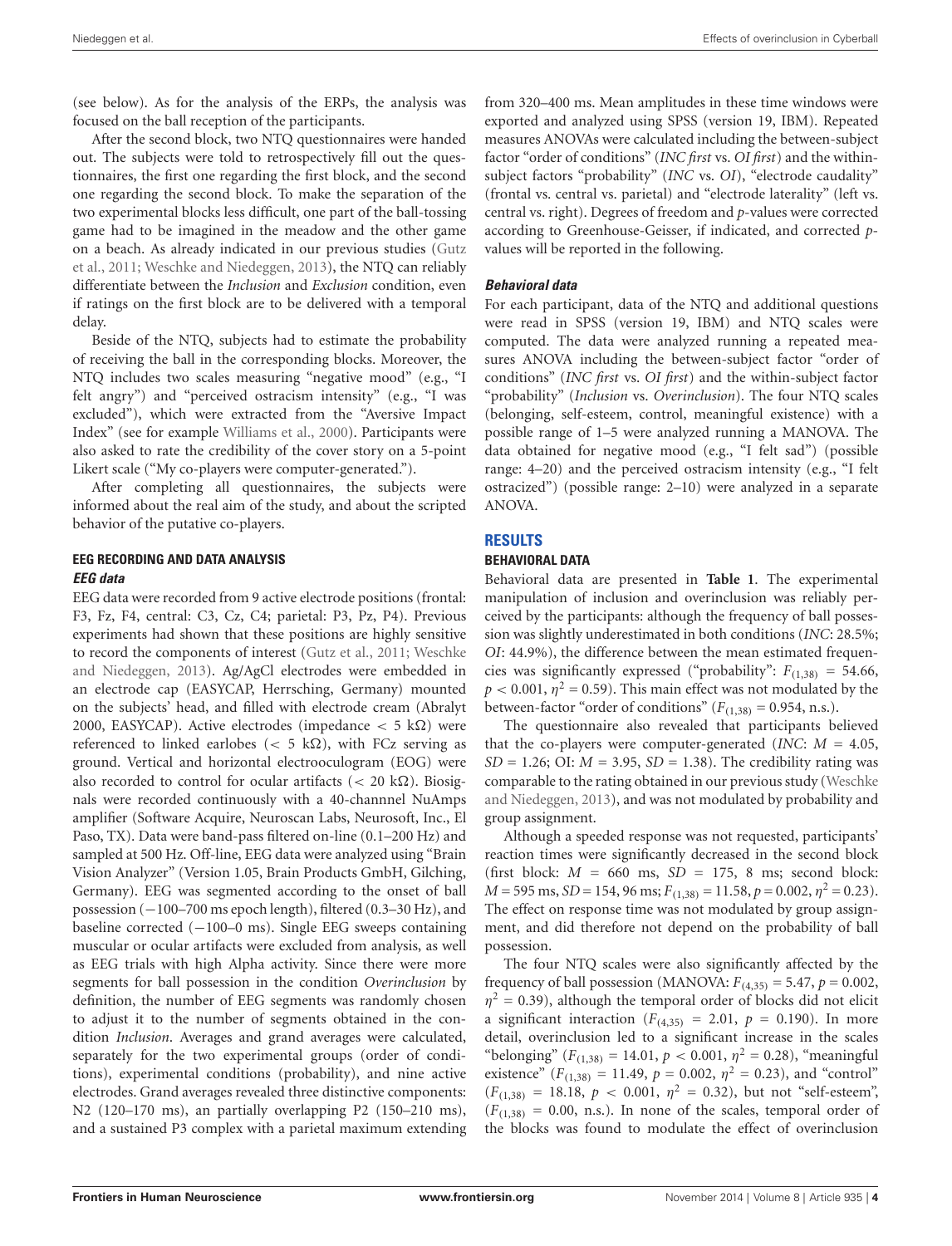| <b>GROUP</b>                            | <b>INC</b>       |              | ΟI               |             |
|-----------------------------------------|------------------|--------------|------------------|-------------|
|                                         | <b>INC first</b> | OI first     | <b>INC first</b> | OI first    |
| Estimated percentage of ball possession | 29.90(8.6)       | 27.20(9.2)   | 48.40 (10.0)     | 41.4 (11.1) |
| Belonging                               | 3.78(0.62)       | 3.67(1.04)   | 4.40(0.47)       | 4.10(0.63)  |
| Self-esteem                             | 3.52(0.44)       | 3.15(0.62)   | 3.33(0.47)       | 3.33(0.55)  |
| Meaningful existence                    | 4.47(0.63)       | 4.05(0.97)   | 4.72(0.45)       | 4.65(0.51)  |
| Control                                 | 2.27(0.72)       | 2.12(0.77)   | 3.00(0.70)       | 2.62(0.90)  |
| Negative mood                           | 10.43(1.70)      | 10.60 (1.78) | 9.70(1.71)       | 9.85(1.56)  |
| Perceived ostracism                     | 4.20(2.01)       | 4.75(2.38)   | 2.45(1.39)       | 2.45(1.10)  |
|                                         |                  |              |                  |             |

<span id="page-4-0"></span>**Table 1 | Behavioral results obtained in the two experimental conditions Inclusion (INC, ball possession 33%) and Overinclusion (OI, ball possession 46%)**.

Mean values and standard deviations (in brackets) are provided for the two experimental groups (INC first: INC followed by OI; OI first: OI followed by INC).

(interaction with probability: "belonging"  $(F_{(1,38)} = 0.46, p = 0.50,$  $\eta^2 = 0.012$ ), "meaningful existence" ( $F_{(1,38)} = 1.95$ ,  $p = 0.17$ ,  $\eta^2 = 0.05$ ), "control" ( $F_{(1,38)} = 0.65$ ,  $p = 0.43$ ,  $\eta^2 = 0.02$ ), "selfesteem",  $(F_{(1,38)} = 3.30, p = 0.08, \eta^2 = 0.08)$ .

Two additional scales were reflecting the affective and cognitive evaluation of the social participation in the Cyberball game: negative mood was significantly decreased in overinclusion as compared to inclusion ( $F_{(1,38)} = 30.26$ ,  $p < 0.001$ ,  $\eta^2 = 0.44$ ), as well as the perceived ostracism intensity  $(F_{(1,38)} = 8.11, p = 0.007,$  $\eta^2$  = 0.18). Again, temporal order did not modulate the effects significantly.

In none of the scales, a significant main effect of the betweenfactor "order of conditions" was found.

#### **ERP DATA**

The grand-averaged ERPs evoked by the event "ball possession" are depicted in **[Figure 2](#page-5-0)**. Three time ranges were exported for further analyses: The N2 range (130–180 ms) was marked by a parietal negative peak at about 170 ms, and released by a marked frontal positivity mostly expressed in the condition "overinclusion" (P2, 150–210 ms). Replicating our previous findings [\(Gutz et al.,](#page-7-13) [2011;](#page-7-13) [Weschke and Niedeggen,](#page-7-14) [2013\)](#page-7-14), ball reception triggered a late positive complex with a centro-parietal maximum extending from 320–400 ms (P3). The following analysis was focused on the P2 and P3. In line with our previous results, no effect on the N2 amplitude was induced by modulating the probability of ball reception.

#### **P2 (150–210 ms)**

According to the grand-averaged ERPs (see **[Figure 2A](#page-5-0)**), the P2 amplitude appears to be more expressed in the condition "overinclusion". The ANOVA confirmed a significant main effect of "probability" ( $F_{(1,38)} = 7.000$ ,  $p = 0.012$ ,  $\eta^2 = 0.156$ ). The effect of probability, however, was significantly modulated by the factor "caudality" and the order of experimental conditions ("probability"  $\times$  "caudality"  $\times$  "order of conditions":  $F_{(2,76)} = 12.346$ ,  $p < 0.001$ ,  $\eta^2 = 0.245$ ). The interaction of the relevant two experimental factors (probability, order) was only confirmed at frontal leads ("order of conditions"  $\times$  "probability":  $F_{(1,38)} = 4.797$ ,  $p = 0.035, \, \eta^2 = 0.112$ ), but not at central and parietal leads (each  $p > 0.1$ ). As revealed in **[Figures 2A,B](#page-5-0)**, the difference between the inclusionary states was only found to be significant for the

experimental group of subjects starting with inclusion (*INC first*, "probability":  $F_{(1,19)} = 21.065$ ,  $p < 0.001$ ,  $\eta^2 = 0.526$ ), but not for the group starting with overinclusion (*OI first*, "probability":  $F_{(1,19)} = 1.724$ ,  $p = 0.205$ ). None of the effects aforementioned was modulated by the laterality of the electrodes.

#### **P3 (320–400 ms)**

The positive amplitude was more expressed in the inclusion condition as compared to overinclusion (**[Figure 2A](#page-5-0)**). The effect of probability was differently expressed at frontal, central, and parietal electrode positions ("caudality"  $\times$  "probability":  $F_{(2,37)} = 11.857, p < 0.001, \eta^2 = 0.391$ . Separate analyses for the three clusters showed that P3 effects were significantly expressed at central and parietal leads, with larger effects at the parietal ("probability":  $F_{(1,38)} = 22.252$ ,  $p < 0.001$ ,  $\eta^2 = 0.369$ ) as compared to the central leads ("probability":  $F_{(1,38)} = 15.252$ ,  $p < 0.001$ ,  $\eta^2 = 0.286$ ). Although mean amplitudes appeared to be more expressed in the group *INC first*, the between-subject factor "order of conditions" was not significant  $(F_{(1,38)} = 0.926, n.s.).$ Moreover, neither laterality nor temporal order did modulate the effect of probability.

#### **DISCUSSION**

#### **SUMMARY OF RESULTS**

Overinclusion had a remarkable effect on the processing of social participation: Following the NTQ data, increasing the probability of ball possession significantly increased the scales "belonging", "meaningful existence", and "control". Furthermore, negative mood was significantly decreased, as well as the perceived ostracism intensity. The behavioral data indicate an enhancement of social need satisfaction. These effects were associated with a corresponding decrease in the P3 amplitude. A similar effect can be obtained in the oddball paradigm, if target frequency is increased [\(Polich and Margala,](#page-7-26) [1997\)](#page-7-26).

The temporal order of the experimental conditions "inclusion" and "overinclusion" did neither modulate the behavioral nor the P3 effect aforementioned. In contrast to our predictions, an asymmetry in the adjustment of subjective expectancy depending on the temporal order of the conditions was not found. However, the temporal order had a selective effect on the frontal P2, previously related to the appraisal of social reward signals [\(Weschke and](#page-7-14) [Niedeggen,](#page-7-14) [2013\)](#page-7-14). This component was significantly increased in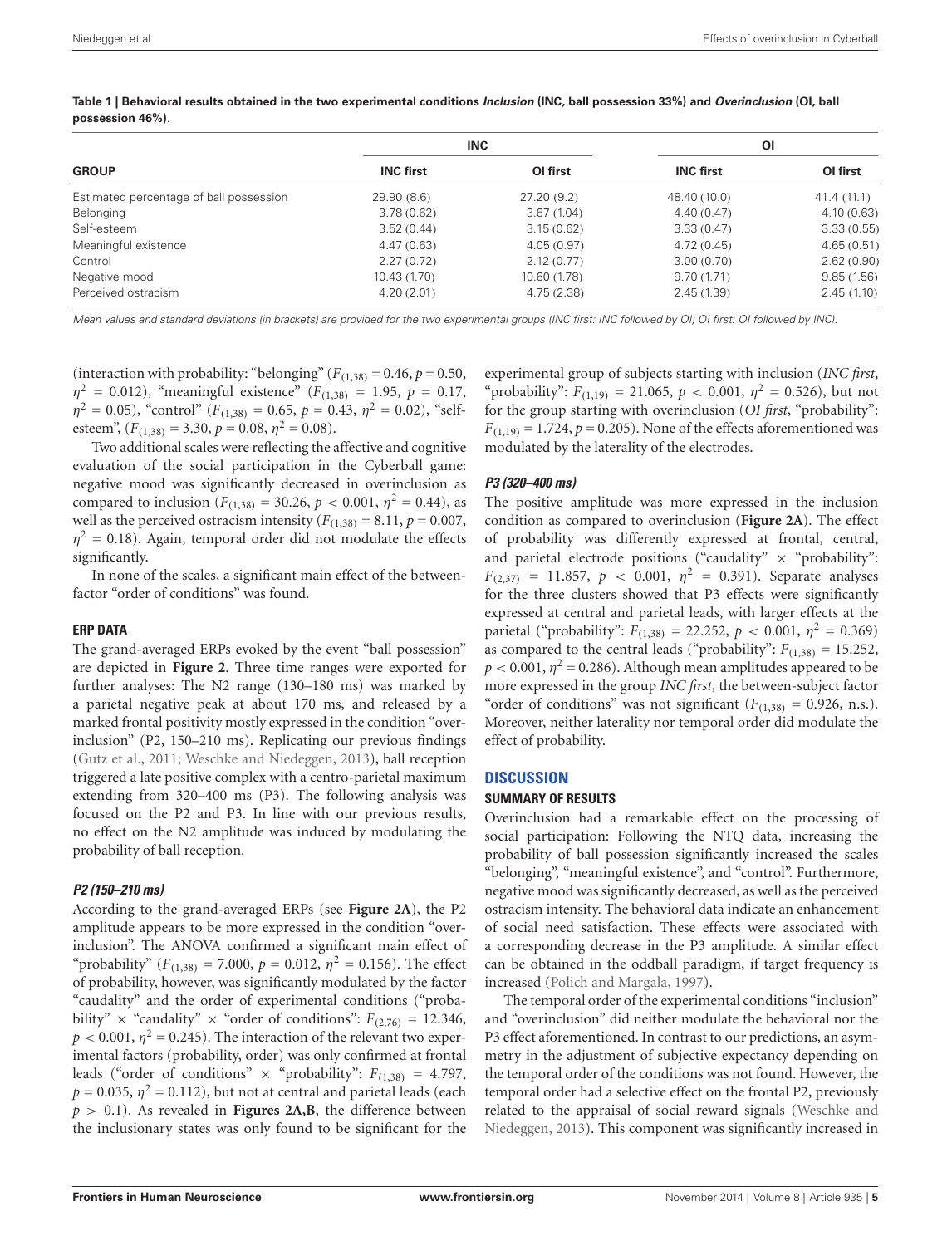

<span id="page-5-0"></span>case of overinclusion—given the previous experience of inclusion. A corresponding ERP effect was not obtained if overinclusion preceded inclusion.

These results will be discussed in detail.

## **BEHAVIORAL EFFECTS OF OVERINCLUSION**

Behavioral data on the effect of overinclusion in Cyberball are not consistent. In a first internet-based study [\(Williams et al.,](#page-7-4) [2000\)](#page-7-4), the inclusionary status was varied in four degrees (complete exclusion, partial exclusion, inclusion, and overinclusion), and a significant relationship to the NTQ scales "belonging" and "self-esteem" was found. The linear effect also extends to the participants' mood, and apparently supports the idea of an inclusionary continuum. The data obtained in two other studies [\(van Beest and Williams,](#page-7-6) [2006;](#page-7-6) [Kawamoto et al.,](#page-7-12) [2012\)](#page-7-12) provided no evidence indicating that overinclusion affects self-reported social pain. They rather revealed that distinct neural networks are involved if participants are excluded, such as the dACC, or the right ventrolateral prefrontal cortex [\(Kawamoto et al.,](#page-7-12) [2012\)](#page-7-12). The latter is in line with the assumption that the neural alarm system is exclusively activated by ostracism, but not affected by overinclusion.

Our findings add some new aspects to the ongoing discussion: Summarizing the single NTQ scales, a significant effect

of overinclusion indicated an enhancement of social need satisfaction. In line with the reduction of negative mood one might conclude that overinclusion is experienced more positive than inclusion. The findings are in contrast to the behavioral results aforementioned [\(van Beest and Williams,](#page-7-6) [2006;](#page-7-6) [Kawamoto et al.,](#page-7-12) [2012\)](#page-7-12), and appear to be more compatible with the idea of an inclusionary continuum resembling the characteristics of a "sociometer". The up- and down-regulation of need threat and mood—triggered by ball possession in the Cyberball game—are probably related to an internal gauge monitoring the degree of social acceptance [\(Leary et al.,](#page-7-29) [1998\)](#page-7-29). The lack of an effect of overinclusion in previous studies can rather be related to differences in the experimental setup: In one study [\(van Beest and Williams,](#page-7-6) [2006\)](#page-7-6), the addition of financial incentives apparently affected the subjective wellbeing of the participants in the Cyberball setup. In another study [\(Kawamoto et al.,](#page-7-12) [2012\)](#page-7-12) multiple short blocks of inclusion, overinclusion, and exclusion were presented, and the subjects apparently had to fill out questionnaires between these blocks.

However, we have to consider the NTQ scale not modulated by overinclusion—self-esteem. Self-esteem has been closely attached to the perception of rejection in the sociometer model [\(Leary et al.,](#page-7-30) [2001\)](#page-7-30). This dissociation within the NTQ scales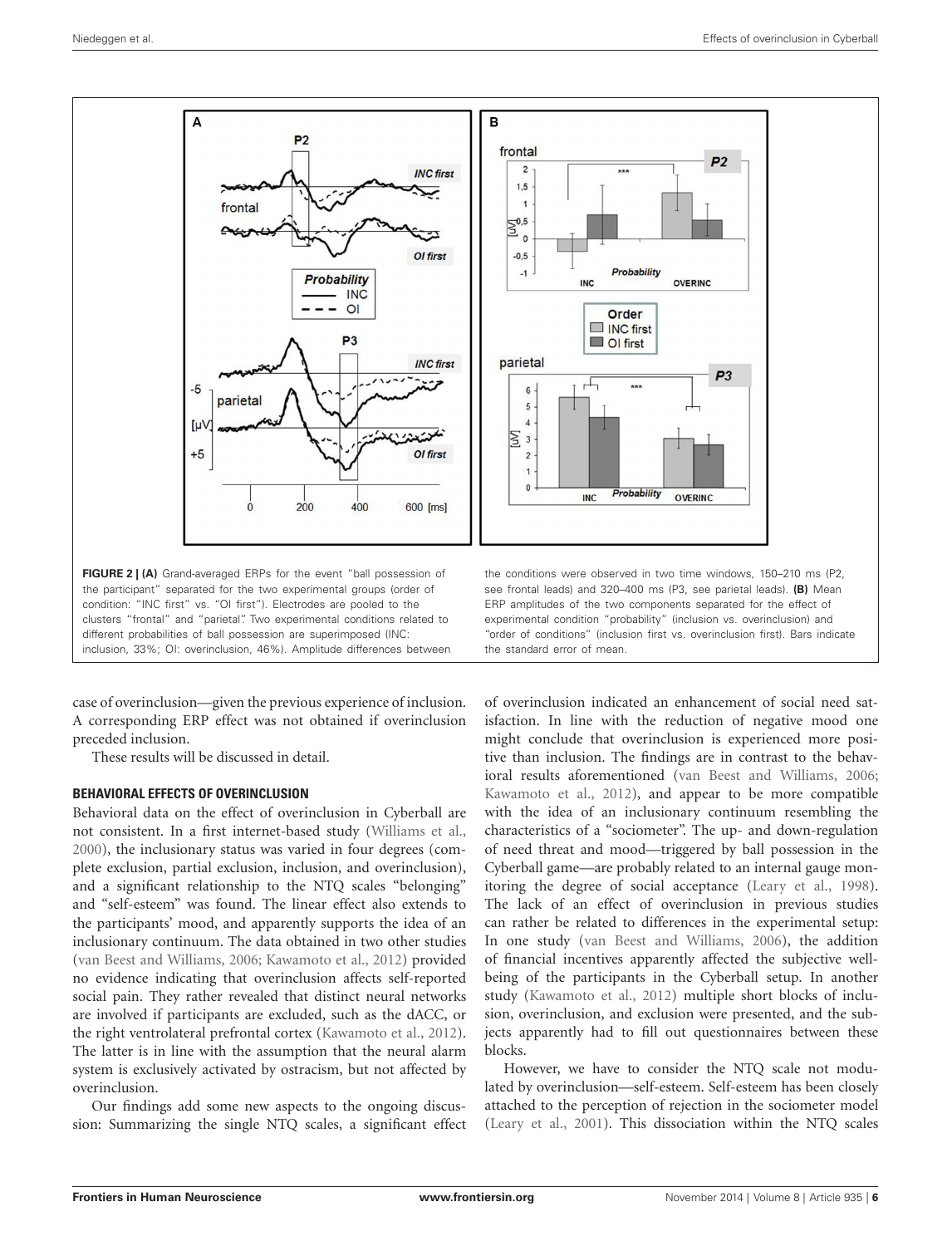might signal that self-esteem is not an inner gauge of social acceptance, but a generalized indicator of interpersonal appeal [\(Blackhart et al.,](#page-6-1) [2009\)](#page-6-1). One might also speculate that some components related to a social need-threat model [\(Williams,](#page-7-0) [2007\)](#page-7-0) are selectively affected by social rejection, but not by social acceptance. This is in line with neuroimaging studies: Structures in the ACC and prefrontal cortex are exclusively activated by exclusion, but not by overinclusion [\(Kawamoto et al.,](#page-7-12) [2012\)](#page-7-12).

## **ERP CORRELATES OF OVERINCLUSION**

As previously observed for the case of social exclusion induced in the Cyberball game [\(Gutz et al.,](#page-7-13) [2011;](#page-7-13) [Weschke and Niedeggen,](#page-7-14) [2013\)](#page-7-14), overinclusion affected the P3 effect: The P3 amplitude was significantly reduced if the involvement in the ball-tossing game was increased. The effect corresponds to the participants' estimation of ball possession (see **[Table 1](#page-4-0)**), and was—in contrast to the preceding P2—not modulated by the order of the experimental conditions.

With respect to the frequency of the target event (ball possession), the P3 effect observed in Cyberball shares the characteristics of the oddball-triggered P3 complex related to controlled processing, such as context updating [\(Donchin,](#page-7-15) [1981\)](#page-7-15) and the modulation of subjective probabilities [\(Duncan-Johnson and Donchin,](#page-7-25) [1977\)](#page-7-25). In case of social exclusion, the significant increase of P3 amplitude was supposed to reflect the re-adjustment of subjective expectancy of social participation [\(Gutz et al.,](#page-7-13) [2011;](#page-7-13) [Weschke and](#page-7-14) [Niedeggen,](#page-7-14) [2013\)](#page-7-14). In an exclusionary rally, the enhancement of the P3 effect triggered by casual ball receptions can be related to the processing of unexpected feedback [\(Hajcak et al.,](#page-7-19) [2005\)](#page-7-19). Increasing the frequency of the task-relevant event correspondingly decreases the amplitude of the P3 amplitude [\(Polich and](#page-7-26) [Margala,](#page-7-26) [1997\)](#page-7-26), and this effect applies for the increase in ball possession in overinclusion, too.

We have previously proposed that the expectancy of getting included in the Cyberball game is reflected in the P3 effect, and affects the responses in the retrospective questionnaire, NTQ [\(Weschke and Niedeggen,](#page-7-14) [2013\)](#page-7-14). Our recent data indicate that this relation holds for most of the NTQ scales ("belonging", "meaningful existence", and "control"), but not for "self-esteem". We already proposed in a previous study [\(Weschke and Niedeggen,](#page-7-14) [2013\)](#page-7-14) that the NTQ scales—related to the feeling of social belonging and control in social interaction—provide a retrospective measure of the status of social acceptance, and are determined by the subjective probability of involvement. For these scales, P3 can serve as an online-measurement of systematic variation. State selfesteem is obviously less dependent on subjective expectancies in social interactions, and is apparently closely related to the direct experience of social rejection.

Although subjective expectancy apparently affects both, NTQ scales and the P3 amplitude, significant correlations of questionnaire and electrophysiological data were not obtained. The lack of predictive power in single participants is probably due to the temporal lag between the experience of social participation and its rating in the questionnaire. Please note that both questionnaires, the one referring to inclusion and the one referring to overinclusion, were to be answered following the second block.

## **TRANSFER EFFECTS**

In contrast to earlier findings based on the transition from inclusion to exclusion [\(Buckley et al.,](#page-6-2) [2004;](#page-6-2) [Gutz et al.,](#page-7-13) [2011;](#page-7-13) [Tang and](#page-7-27) [Richardson,](#page-7-27) [2013\)](#page-7-27), we found no evidence in the questionnaire data for a transfer effect between inclusion and overinclusion in the behavioral data. Previous experience of overinclusion (group: *OI first*) did not enhance the expectation of further social inclusion, and social needs are obviously not threatened by the relative—decrease in ball possession in the second block. An asymmetry in adjustment processes was also not obtained in our online-measurement, the P3 effect.

The lack of a transfer effect probably indicates that the reconstruction of subjective probabilities of social involvement is a rather fast process. This corresponds to earlier findings obtained in the oddball paradigm [\(Lindín et al.,](#page-7-31) [2004\)](#page-7-31) providing evidence that adjustment to a low target probability required less than 100 trials.

However, an asymmetry in the order of experimental conditions was obtained for the frontal P2. Its amplitude was significantly increased in case of overinclusion, given that inclusion was experienced previously. If overinclusion preceded inclusion, no such effect was found. A corresponding ERP reflection with comparable latency and topography has been also identified in a previous Cyberball study [\(Weschke and Niedeggen,](#page-7-14) [2013\)](#page-7-14), and its amplitude was modulated by the physical presence of the co-players in an exclusion condition as compared to the—putative—internet connection. In line with studies on reward prediction [\(Potts et al.,](#page-7-23) [2006;](#page-7-23) [Holroyd et al.,](#page-7-24) [2011\)](#page-7-24), the P2 was related to the processing of an unpredicted—here: social—reward signal. The actual study points out that overinclusion in the Cyberball game does not provide a higher social reward *per se*, but depends on the preceding experience of the participant.

The differential effects on P2 and P3 amplitudes also emphasize that multiple affective and cognitive mechanisms contribute to the central processing of social exclusion elicited in the Cyberball paradigm.

# **CONCLUSION**

In case of overinclusion in the Cyberball game, the modulation of feelings of social belonging and control is in line with the idea of an inclusionary continuum. The retrospective evaluation is related to the participants' expectancy on involvement—as reflected in the P3 effect. Expectancy, however, is not related to the participant's self-esteem which appears to be more sensitive to ostracism. Finally, the ERP data reveal that the evaluation of social reward signals in Cyberball depend on previous experience.

## **REFERENCES**

- <span id="page-6-1"></span>Blackhart, G. C., Nelson, B. C., Knowles, M. L., and Baumeister, R. F. (2009). Rejection elicits emotional reactions but neither causes immediate distress nor lowers self-esteem: a meta-analytic review of 192 studies on social exclusion. *Pers. Soc. Psychol. Rev.* 13, 269–309. doi: 10.1177/1088868309346065
- <span id="page-6-2"></span>Buckley, K. E., Winkel, R. E., and Leary, M. R. (2004). Reactions to acceptance and rejection: effects of level and sequence of relational evaluation. *J. Exp. Soc. Psychol.* 40, 14–28. doi: 10.1016/s0022-1031(03)00064-7
- <span id="page-6-0"></span>Cacioppo, S., and Cacioppo, J. T. (2012). Decoding the invisible forces of social connections. *Front. Integr. Neurosci.* 6:51. doi: 10.3389/fnint.2012.00051